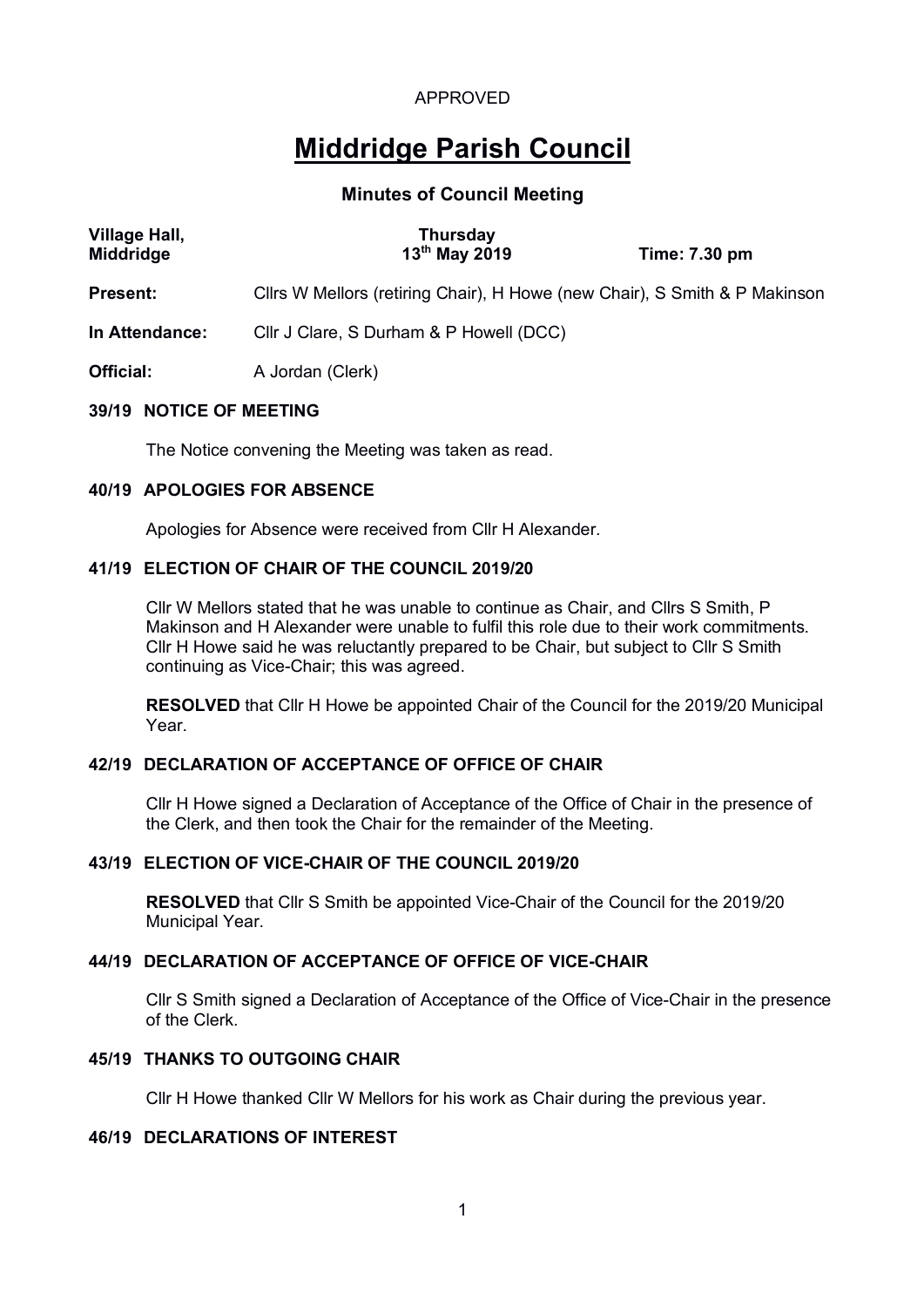## None

Cllr S Smith mentioned that she was changing her job, and would need to update her Declaration of Interests form. It was agreed that it would be sensible if all Councillors were to review their Declaration of Interests forms. *Action:* Clerk

## **47/19 MATTERS OF PUBLIC INTEREST**

None

## **48/19 MINUTES**

The Minutes of the Meeting of  $4<sup>th</sup>$  March 2019 were accepted, and signed by the Chair as a true record.

## **49/19 MATTERS ARISING FROM THE MINUTES**

None

### **50/19 POLICING ISSUES**

There have been a number of incidents of Arson by the entrance to Middridge Quarry. The Police are aware of this problem, and are increasing their patrols.

### **51/19 "ELDON WHINS" DEVELOPMENTS & THE COUNTY PLAN**

The rejected proposal to close Middridge Road for 6 weeks in order to build a new Roundabout to provide access to the new Keepmoat Homes "Elder Gardens" Housing Development was discussed. Cllr P Howell mentioned that there was a new proposal to close Middridge Road for 1 week in July in order to install the necessary Drains for the new Development, and he kindly agreed to forward details of this Proposal to the Parish Council. Cllr J Clare mentioned that a possible alternative to this Closure was being investigated. Parish Councillors expressed their concern that yet again a Road Closure was being proposed which would affect Middridge, and the Parish Council was not being informed, or consulted.

**RESOLVED** that the DCC Highways Department should be contacted, and concern expressed that the Parish Council was not being informed, or consulted, about Road Closures that would severely affect Middridge. *Action:* Clerk

Concern was expressed about the amount of mud being spread on Greenfield Way due to the new Keepmoat Homes "Elder Gardens" Housing Development.

**RESOLVED** that the DCC Planning Enforcement Department should be contacted, and concern expressed about this matter. *Action:* Clerk

The availability of future Section 106 monies from the new Keepmoat Homes "Elder Gardens" Housing Development was discussed. The Parish Council plan to use some of these funds to transform the "Paddock" into a "Wild-flower Grassland". Cllr J Clare again stressed that these funds were available on a "first come, first served" basis.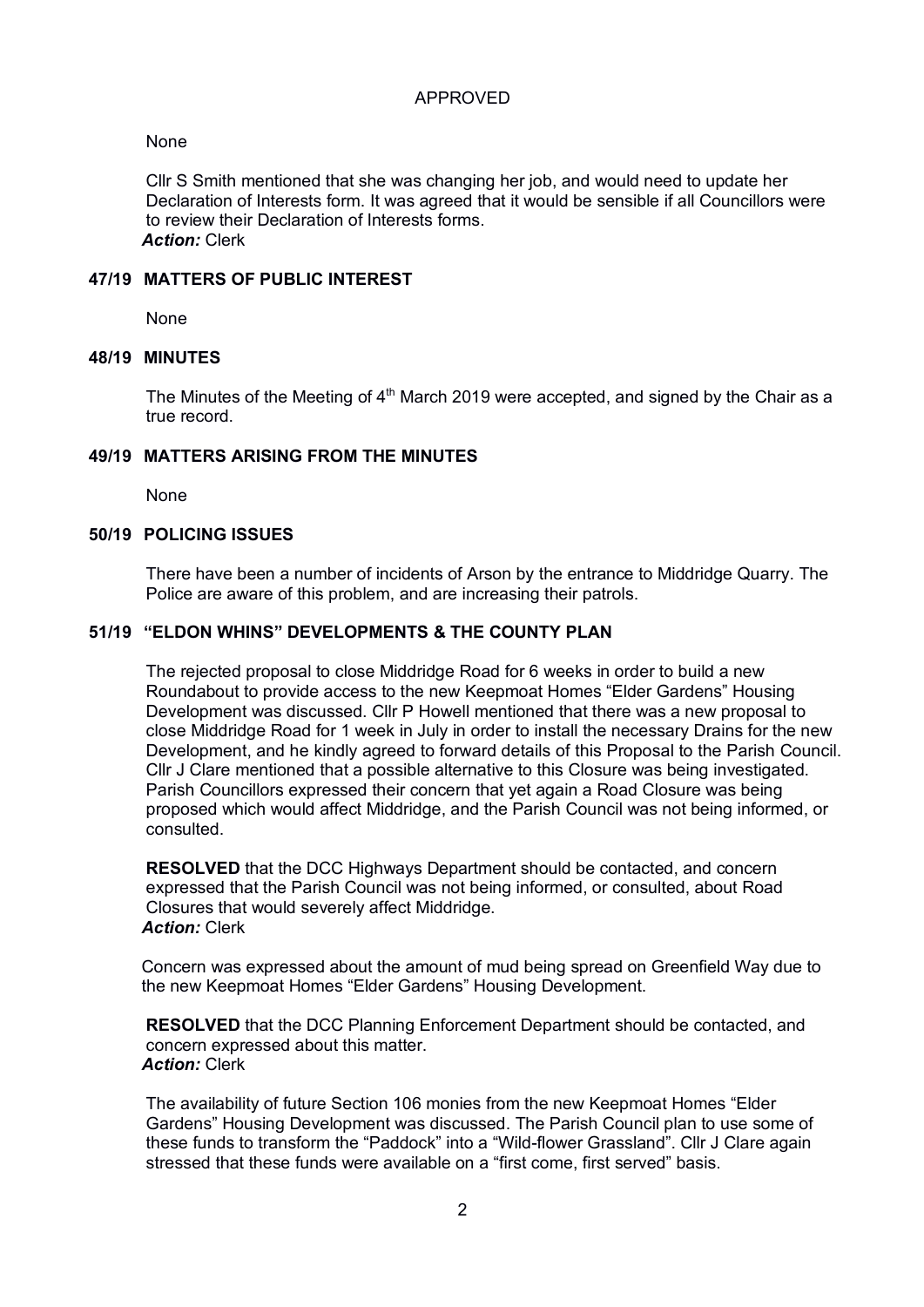**RESOLVED** that the DCC Planning Department should be contacted, to establish when these Section 106 monies will become available, so the Parish Council can ensure that the proposed "Wild-flower Grassland".Project will receive the necessary funding. *Action:* Clerk

### **52/19 GROUNDS MAINTENANCE & GENERAL REPAIRS**

#### (a) **Street Light Removal**

The SLA has ben signed by both parties.

#### (b) **Walkers Lane Road & Parking**

A second Application for the proposed Parking restrictions in Walkers Lane near the Village Hall had to be made, because of problems with another restriction in Newton Aycliffe. The Notice Period for this new Application has expired.

#### (c) **Parish Paths**

A Metal "Kissing" Gate has been discovered on Path 4, which serves no useful purpose, and it had been suggested this could potentially be used to replace the arson-damaged wooden "Kissing" Gate on Path 7. However, following discussion it was agreed that Path 7 would be better if this "Kissing" Gate were not replaced, and the Metal "Kissing" Gate could be more practically used at the entrance to the proposed "Wild-flower Grassland". The DCC Parish Paths Partnership are to be contacted to establish whether they know who owns the Metal "Kissing" Gate. *Action:* Clerk

#### (d) **Tree Maintenance**

Oliver's Trees have completed the Tree Maintenance on the Dock and the Play Area, funded by our Ward County Councillors' Neighbourhood Budgets.

#### (e) **Dog Litter**

The Clerk had a useful Meeting with Colin Curry, one of the two DCC "Clean & Green" Team Leaders, and raised a number of Issues, including moving the Dog Litter Bin from "the Dock" to Northside Close. Progress on these Issues is to be monitored. *Action:* Clerk

#### (f) **Village Green Maintenance**

It was noted that someone has been dumping rubbish by the top right-hand side of the Play Area, and someone has broken through part of the hedge between "the Dock" and the adjacent field.

Millennium Hedge – Jonathan Pounder is prepared to do more Maintenance, but doesn't run as many Training Courses as he used to, and hence may not have the opportunity. Northumbrian Water are currently offering Grants for Environmental Projects, and the possibility of them funding this work is to be investigated. *Action:* Clerk

**RESOLVED** that Ian Hayman's Quotation for Village Green Maintenance be accepted. *Action:* Clerk

## **53/19 PLANNING APPLICATIONS**

None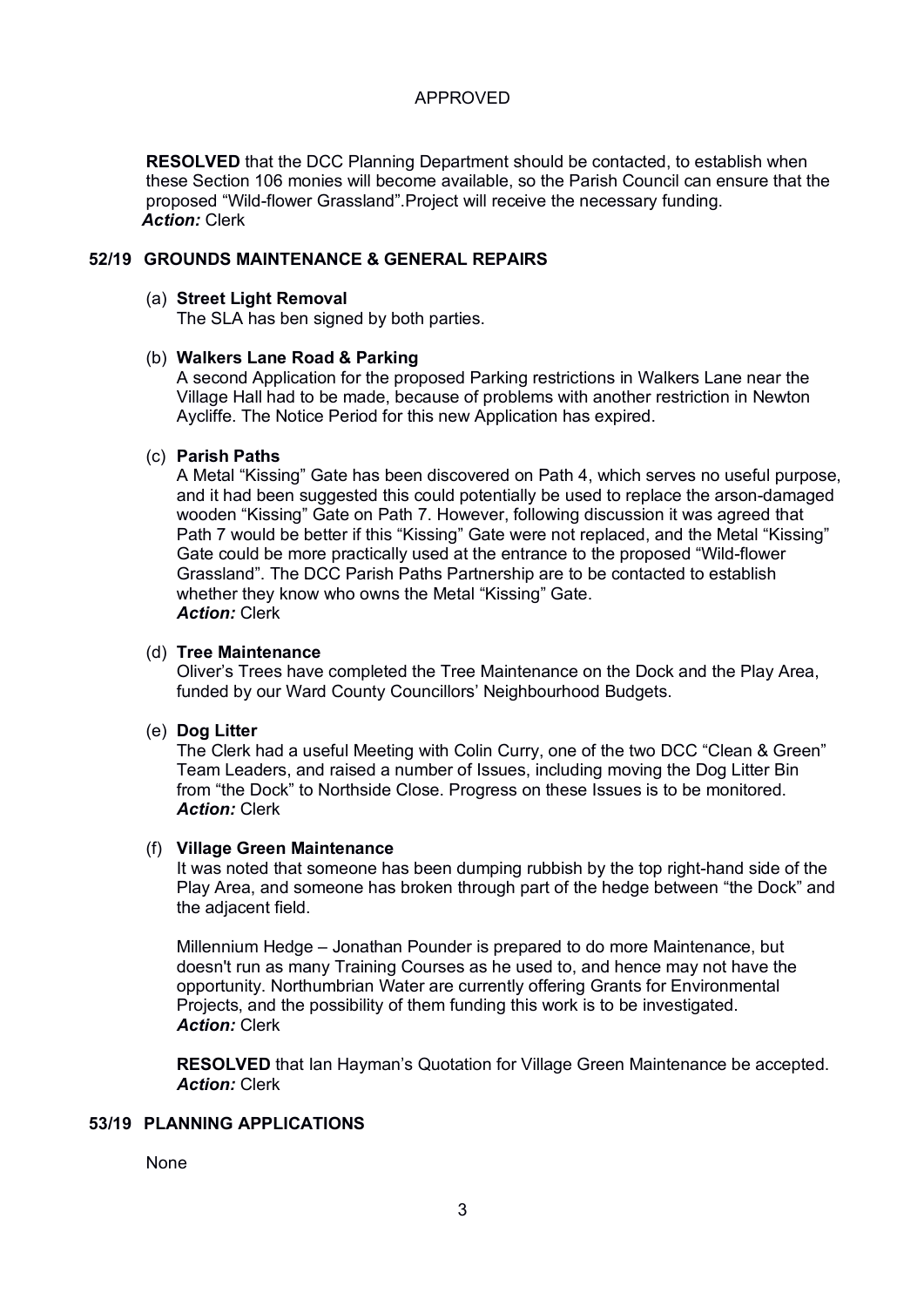## **54/19 CHILDREN'S PLAY AREA**

The Clerk's Monthly Inspection Report was approved.

The rubberised surfaces under the Swings are again beginning to be affected by moss. Ian Hayman is to be contacted to see if he is able to do the necessary cleaning. *Action:* Clerk

#### **55/19 ROAD TRAFFIC**

The Police were in the Village today monitoring Traffic with a "Speed Gun".

### **56/19 NEIGHBOURHOOD PLAN (NP)**

Progress has been delayed by two issues:-

- (a) Anne Clarke has unfortunately resigned as Chair of the Neighbourhood Plan Working Group, although she and John intend to continue as Members. Finding a suitable replacement is in hand. *Action:* Cllr H Howe
- (b) It was decided to wait until the start of the new Financial Year before submitting a claim for the remaining Government Grant Funding, so this money is available for as long as possible. *Action:* Clerk

### **57/19 ACCOUNTS**

The Parish Council considered their 2018/19 Accounts.

**RESOLVED** that the following be formally approved, and (where appropriate) signed by the Chair and the Clerk:-

- (a) The Parish Council's 2018/19 Accounts, as approved by the Internal Auditor (who has completed the usual Annual Internal Audit Report).
- (b) The usual Annual Governance Statement.
- (c) The usual Accounting Statements.
- (d) The Certificate of Exemption, which means the Accounts will not be externally audited.

Councillors considered a Schedule of Accounts for Payment. It was noted that:-

(a) The MVA have requested the usual permission to use the Village Green for the Annual Village Fête.

**RESOLVED** that the MVA be given permission to use the Village Green for the Fête. *Action:* Clerk

(b) Npower Northern have added a substantial Administration Charge to this year's Invoice for Electricity for the Christmas Lights. The Clerk was reluctant to raise this issue, because there was a second Invoice for £0.0, and he was concerned that if these Invoices were drawn to Npower Northern's attention, the result might well be a second substantial Administration Charge. It was decided to pay the Invoices as submitted.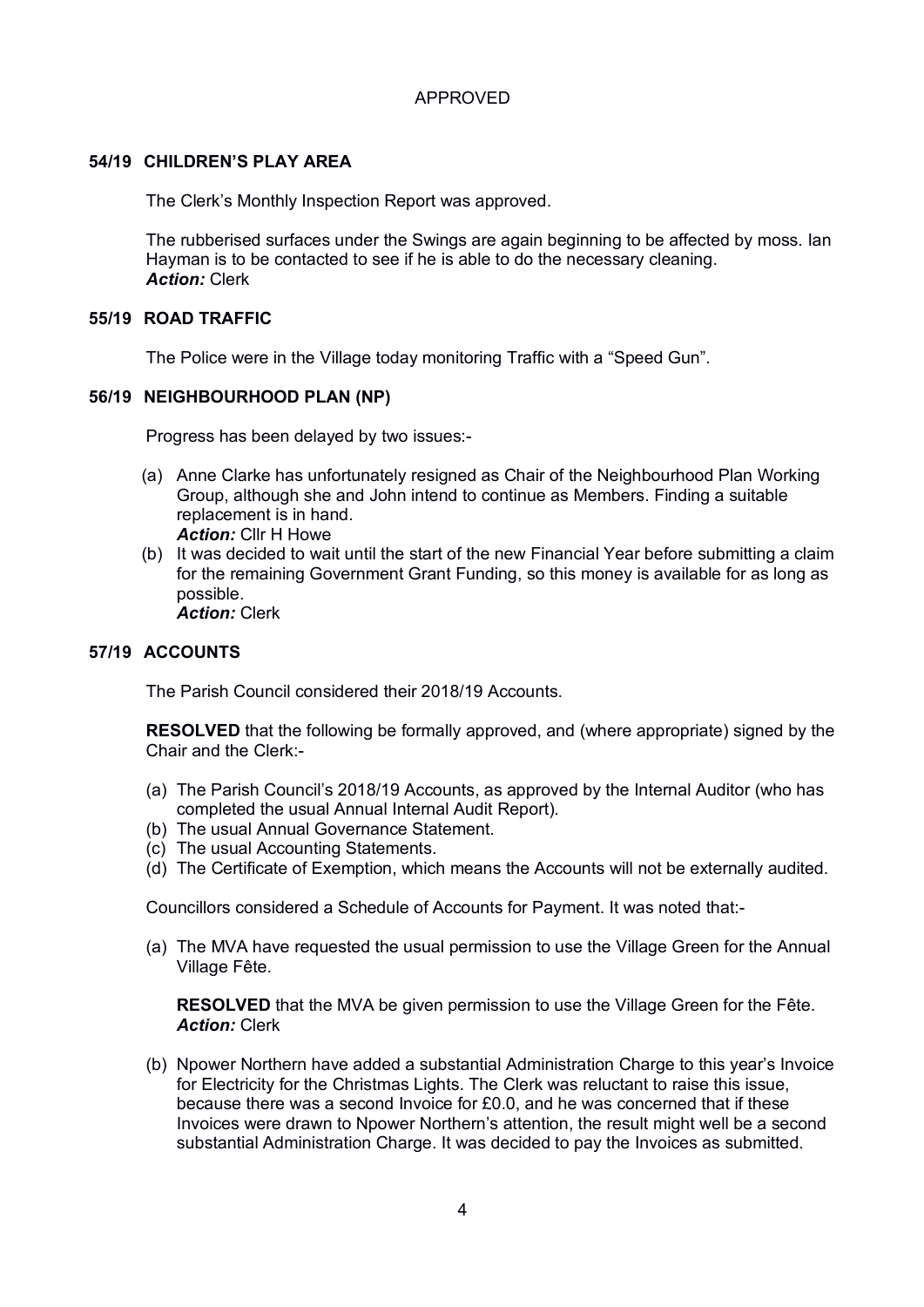- (c) The Parish Council again need to pay a Fee to the Information Commissioner's Office (ICO) to be registered as a "Data Controller".
- (d) The normal Defibrillator Pads are now two years old, and need to be replaced as previously agreed.

**Payee Payee Purpose Amount** 'John the Handyman' Playground Bench Repairs £100.00 Middridge Village Association The Teatler Raffle Prize The Control of the E50.00 Zurich Municipal 2019/20 Insurance £934.32 CDALC **Annual Subscription** 260.32 Npower Northern Limited **Electricity for Xmas Lights** F88.01 Woodham Village Community Association Defibrillator Pads £159.00 Colin Gray Internal Auditor Honorarium £70.00 A. D. Jordan **Clerk's Apr – Jun Salary Clerk's Apr** – Jun Salary E240.00 HMRC **Election Clerk's Apr – Jun Tax** E160.00 Olivers Tree Services Ltd. Tree Maintenance Function Collection Contract 1 (1.812.00 **TOTAL £3,713.65**

**RESOLVED** that the following Accounts be approved for payment:-

Councillors considered the Clerk's Annual Salary.

**RESOLVED** that the Clerk's Annual Salary be increased by £50 to £1650 per annum. *Action:* Clerk

## **58/19 GAMP & CDALC**

GAMP – the agreed Project Applications for the 2018-19 Older Persons Social Isolation Fund (£25,000), and the Youth Fund Grant (£12,242), are undergoing final Appraisal, and for the Welfare Reform Fund (£10,000), are under consideration.

Notices have been displayed in the Local Media requesting Project Applications for this year's three Area Budget Project Priorities; potential Applicants have until Friday 31st May to submit their Proposals.

CDALC – Cllr W Mellors has not been invited to any Executive Committee Meetings recently; this is to be investigated.

*Action:* Cllr W Mellors

It was agreed that Cllr W Mellors would continue to represent the Parish Council on the GAMP Local Councils Forum, and hence as their Representative on the CDALC Executive Committee.

## **59/19 GENERAL CORRESPONDENCE**

A Letter has been received from Citizens Advice County Durham requesting support from the Parish Council, as was agreed last year.

**RESOLVED** that the Parish Council give a donation of £50. *Action:* Clerk